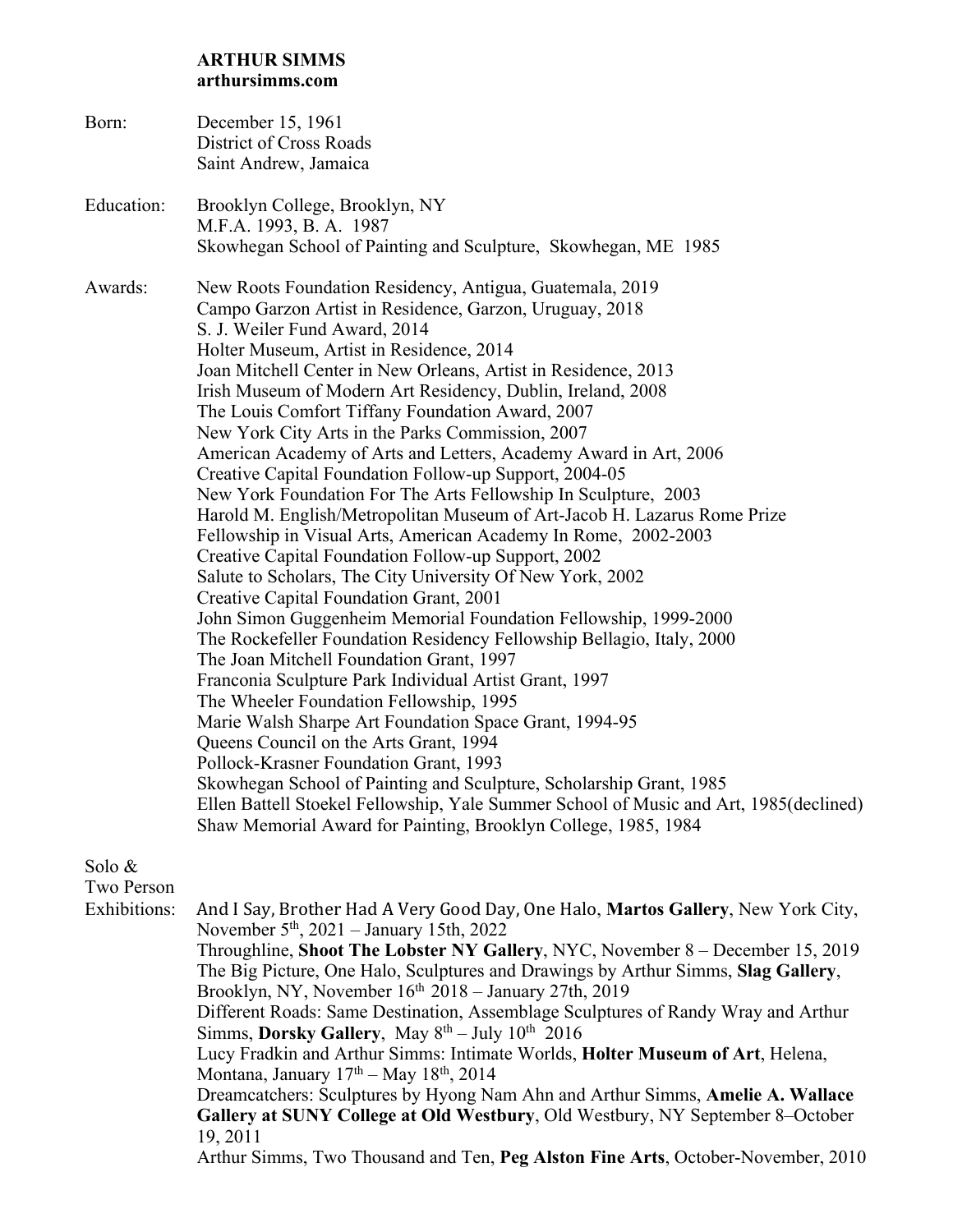Arthur Simms, **Clark Gallery**, Lincoln, MA, November 3 - 28, 2009 Process Room, **Irish Museum of Modern Art**, Dublin, Ireland, July, 2008 Art in the Parks, Celebrating 40 Years 1967-2007, **Prospect Park**, Brooklyn, NY, October- March, 2007-2008 Arthur Simms Sculpture and Drawings, **Lesley Heller Gallery**, New York, NY, February-March, 2007 Arthur Simms, Sculptures and Drawings, **Westchester Community College Art Gallery**, SUNY, Valhalla, NY, March-April, 2006 Arthur Simms, Sculptures and Drawings 1989-2005, **Five Myles**, Brooklyn, NY, May-June, 2005 Roman Holiday: New Work From A Year Spent In Rome, Lucy Fradkin and Arthur Simms, **Kenise Barnes Fine Arts**, Larchmont, New York, January-February, 2004 Lucy Fradkin e Arthur Simms, Lavori Italiani, **Italia Inghilterra**, Cagliari, Italy, May, 2003 Arthur Simms and Jonathan Hynd, **Temple University Gallery in Rome**, Rome, Italy, February-March, 2003 Drawings, Arthur Simms, **Peg Alston Fine Arts**, New York, NY, May-June, 2001 Arthur Simms And Garry Nichols, **Sideshow Gallery**, Williamsburg, NY October-November 2000 Arthur Simms, Assemblage Of The Spirit, **York College Art Gallery**, Jamaica, NY, February-March, 2000 Sculptures, **Philippe Briet Gallery**, New York, NY, February-March, 1992

Biennials: **Kingston Biennial**, Kingston, Jamaica, June 2022 – December 2022 To Venice with Love: Wall of Offering, Curated by Francesca Pietropaolo & Phong Bui, **58th Venice Biennial**, Chiesa di Santa Maria delle Penitenti**,** Venice, Italy, May 8th - November  $24<sup>th</sup>$ , 2019

**Biennale di Arte Contemporanea di Porto Ercole**, Forte Stella, Porto Ercole, Italy, August, 2003

International Exposition Of Art, **49th Venice Biennial**, **Jamaica Pavilion,** Venice, Italy, June-November, 2001

## Group

Exhibitions: Caribbean Transitions, **American University**, **Katzen Arts Center**, Washington DC. June  $11<sup>th</sup>$  – August  $22<sup>nd</sup>$ ,  $2022$ 2022 Invitational Exhibition of Visual Arts, **American Academy of Arts and Letters**, March  $8<sup>th</sup>$ -April  $10<sup>th</sup>$ , 2022 Looking Back / The 12th White Columns Annual – Selected by Mary Manning, **White Columns**, January 22nd-March 5th, 2022 SeenUNseen, LA Louver, Venice Beach, CA, November 11<sup>th</sup> – January 9<sup>th</sup> 2022 Lost & Found, Martos Gallery, NYC, February 5<sup>th</sup> – March 27<sup>th</sup> 2021 STILL UTOPIA: ISLANDS, Gallery MC, NYC, April  $30<sup>th</sup> - May 16<sup>th</sup> 2020$ Sonic Gates New York City's Sculpture Walk, **Staten Island, St. George to Stapleton,**  Staten Island, NY, July 2018 – June 2019 To Break the Ocean, **AC Institute**, NYC, April  $11<sup>th</sup> - May 9<sup>th</sup> 2018$ It's Happening! Celebrating 50 Years of Public Art in NYC Parks, **East Pinetum, Central Park**, NYC, October, 2017 Excavations, **Field Projects Gallery**, NYC, March 17th-April 30<sup>th</sup>, 2016 ARS Continuum: Amelie A. Wallce Gallery 1978 to the Present, **Amelie A. Wallace**  Gallery, SUNY College at Old Westbury, September 16<sup>th</sup>-October 15<sup>th</sup>, 2015 Rock Hound Swap Meet, **Junior Projects**, NYC, July 9<sup>th</sup>-August 13<sup>th</sup>, 2015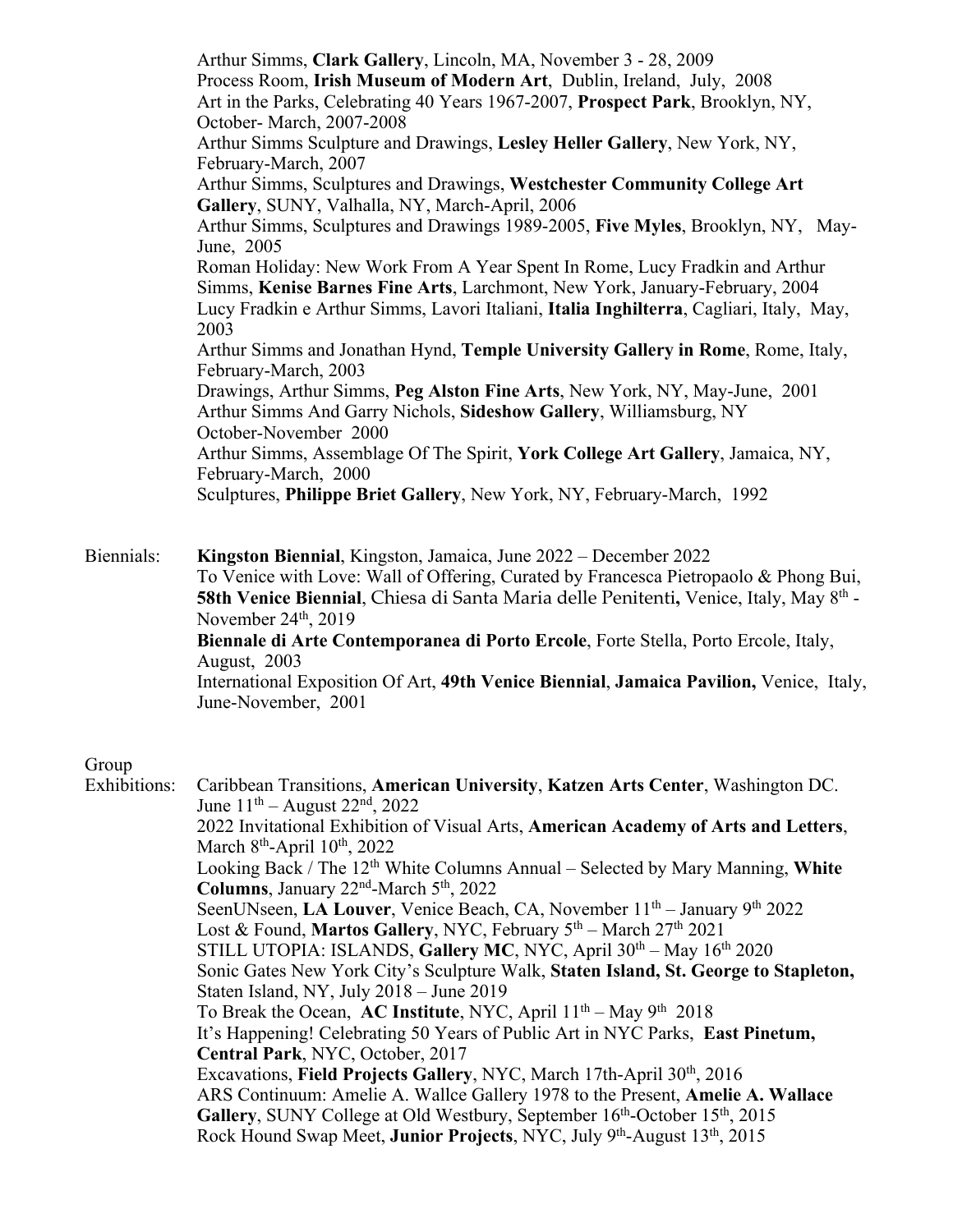Working in NYC 27 Artists, 705 Driggs Avenue, **Central Connecticut State University** Art Gallery, New Britain, CT, January 22- February 19th 2015

The Rule of the Law and the Right to be Human, **Athens School Of Art** Gallery, Athens, Greece, April 30<sup>th</sup> - June 13th, 2014

Recontextualizing the Found, **The Anya and Andrew Shiva Gallery, John Jay College**  of Criminal Justice, January 27, 2014<sup>th</sup> – March 25<sup>th</sup>, 2014

Come Together: Surviving Sandy, Year 1, **Industry City**, Brooklyn, NY, October  $20<sup>th</sup> -$ December  $15<sup>th</sup>$ , 2013

Invitational Exhibition of Visual Arts, **American Academy of Arts and Letters**, New York City, March  $5 -$ April  $14<sup>th</sup>$ , 2013

Lois Dodd: My Students, **The Firehouse Center**, 5 Bristol Road, Damariscotta, Maine, August – September, 2012

Nozomi Rose with 8 Artists from New York, **Swan Hill Museum of Contemporary Art**, Hyogo, Japan, June 25-October 31, 2012

Global Caribbean, Focus sur la Création Contemporaine Caribéenne, **Fondation Clément**, Habitation Le François - Martinique, du 11 Mai au 15 Juillet 2012

Toy Story, **Rockland Center For The Arts**, West Nyack, NY October 16-December 4, 2011

Toward a Philosophy of the Everyday, **Castle Gallery, College of New Rochelle**, NewRochelle, NY September 6, 2011-November 6, 2011

Drawing From the Collection, **LC Bates Museum**, Hinckley, ME, June- October 2011 Rock / Paper / Scissors, **Clark Gallery**, Lincoln, MA, March-April 2011

The Global Caribbean, Focus on the Caribbean Contemporary Landscape, **Museo de Arte Contemporaneo**, San Juan, Puerto Rico, February-May 2011

Global Caraîbes MIAM, Sète, **Musée International des Arts Modestes,** Sète, France, June – October 2010

Global Caribbean, **The Haitian Cultural Arts Alliance Art Center**, Miami, FL, December 2009-February 2010

Party At Chris's House **Janet Kurnatowski Gallery** Brooklyn, NY, November - December, 2009

Playing Around, **Brattleboro Museum & Art Center**, Brattleboro, VT, April-July, 2009 Person in the Crowd: The Contemporary Art of Flanerie, **Neuberger Museum of Art**, Purchase, NY, January-April, 2008

Infinite Island: Contemporary Caribbean Art, **Brooklyn Museum,** Brooklyn, NY, August-January, 2007-2008

Newly Elected Members and Recipients of Honors and Awards, **American Academy of Arts and Letters**, New York City, May-June, 2006

Invitational Exhibition of Painting and Sculpture, **American Academy of Arts and Letters**, New York City, March-April, 2006

Alumni Exhibition: Celebrating the Seventy-Fifth Anniversary of Brooklyn College, **Brooklyn College Art Gallery at the Brooklyn War Memorial**, November-December, 2005

Flavor Intensive: 5 Sculptors, **Triangle Arts Association**, Brooklyn, New York, October, 2005

Fuoriluogo 8 – Afritalia, **Galleria Limiti Inchiusi**, Campobasso, Italy, August-September, 2003

Site/Insight: An Assemblage of Artists (curated by Agnes Gund), **P.S.1 MOMA**, Long Island City, New York, June-September, 2003

Open Studio Exhibition, **American Academy in Rome**, Rome, Italy, June, 2003 Queens International, **Queens Museum of Art**, Queens, NY August-December, 2002

On The Tracks: Works By NYC Sculptors, **Aurora Gallery**, New York, NY June-July, 2002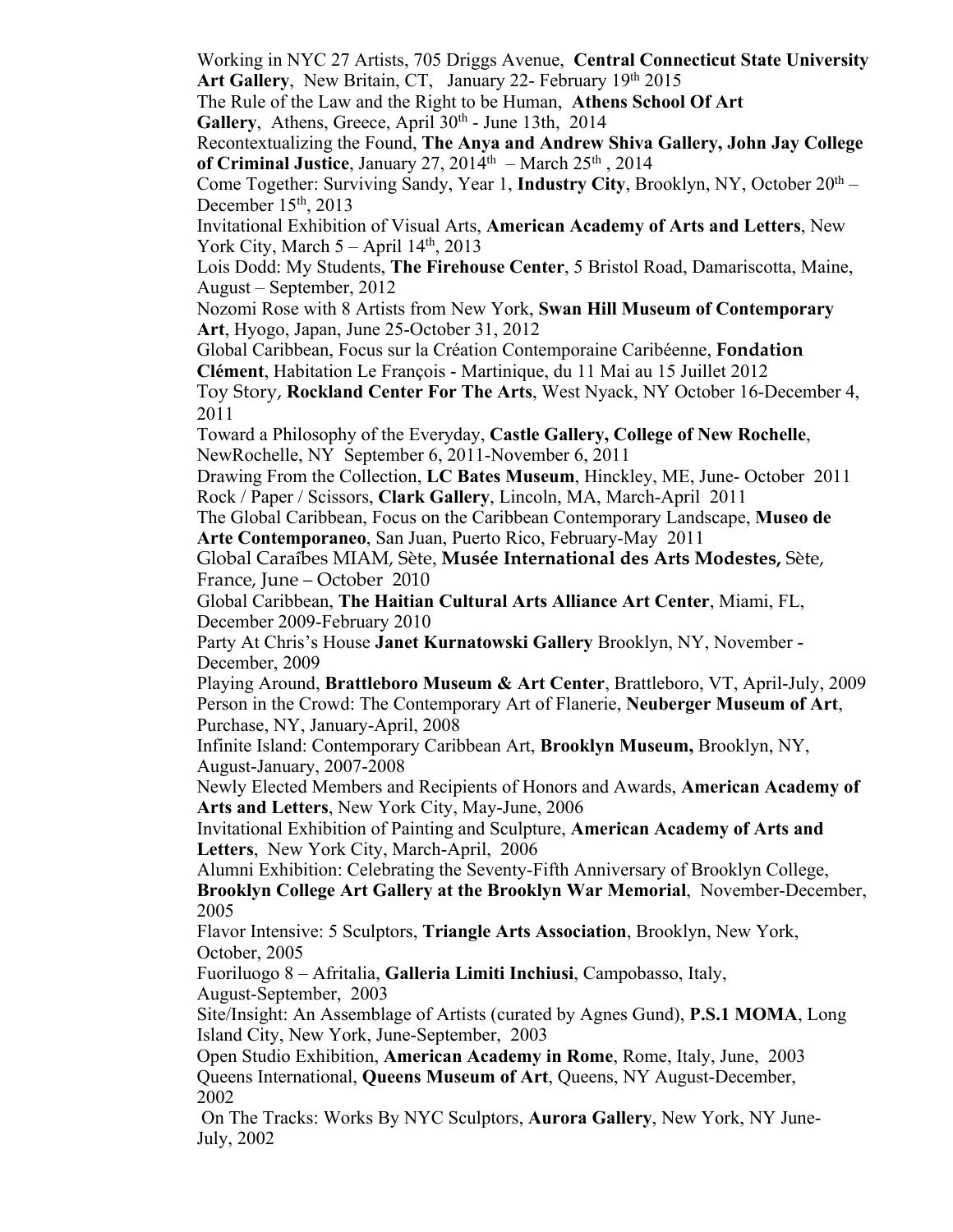Jamaican Art, In The Fullness Of Time, **Clark University Gallery Of Art**, Atlanta, GA, June-July, 2002 Body Language, **Islip Art Museum**, East Islip, NY April-June, 2002 Artist to Artist, A Decade of the Space Program, Marie Walsh Sharpe Art Foundation **Ace Gallery**, New York, NY, May-June, 2002 Jamaican Art, In The Fullness Of Time, **Sidney Mishkin Gallery**, Baruch College, CUNY, New York, NY January-March, 2002 Group Show, **Skoto Gallery**, New York, NY, January-February, 2002 Merry, **Sideshow Gallery**, Williamsburg, Brooklyn, December-January, 2001-02 Jamaican Art, In The Fullness Of Time, **Howard University Gallery**, Washington, DC November-December 2001 Jamaican Art, In The Fullness Of Time, **Handwerker Gallery**, Ithaca College, Ithaca, NY August-October, 2001 Drawing on Language, **Spaces**, Cleveland, OH May-June 2001 Jamaican Art; In The Fullness Of Time, **The Karl Drerup Gallery**, Plymouth State College, Plymouth, NH February-April, 2001 OPEN 2000, **3rd International Exhibition Of Sculptures And Installations**, Venice, Italy September-October 2000 Recess, **Kenise Barnes Fine Art**, Larchmont, NY May 2000 Group Show, **Rush Arts**, New York, NY, September 1999 Local Color, **Henry Street Settlement**, New York, NY, October-November, 1998 Pay Per It, **Sideshow Gallery**, Williamsburg, NY, September-October, 1998 Making It, **The Work Space**, New York, NY, December-February, 1997-98 **Franconia Sculpture Park**, Shafer, Minnesota, September, 1997-98 New York Drawers, **Gasworks,** London, England, August 1997 New York Drawers, **Corner House,** Manchester, England, August 1997 Current Undercurrent: Working in Brooklyn, **Brooklyn Museum of Art,**  Brooklyn, NY, July - January, 1997-98 First Annual, **Two Sculptors, Inc.**, New York, NY, June, 1997 Gramercy Art Fair, **Pierogi 2000**, New York, NY, May, 1997 The January Show, **Silverstein Gallery,** New York, NY, January, 1996 New York Soho Biennial, **473 Broadway,** New York, NY, September, 1995 Freaks, **The Unnatural History Museum**, New York, NY, July, 1995 Open Studios, **The Marie Walsh Sharpe Art Foundation**, New York, NY, March, 1995 The Box Show, **K & E Gallery,** New York, NY, December, 1994 Raw Materials, **The Police Building**, New York, NY, September-October, 1994 Other Visions: Composite, **Neuberger Museum of Art**, State University of New York at Purchase, July-September, 1994 **Socrates Sculpture Park**, Long Island City, NY, 1994-95 Le Temps D'un Dessin, **Galerie de L'Ecole des Beaux-Arts**, Lorient, France, May, 1994 **Westbeth Gallery,** New York, NY, January, 1993 Expodiscus Part 3, **Metropolis Club,** New York, NY, September, 1992 Workspace '92, **Jamaica Arts Center,** Jamaica, NY, May-July, 1992 **Philippe Briet Gallery,** New York NY, June, 1992 Domenikos Theotokopoulos: A Dialogue, **Philippe Briet Gallery,** New York, NY, December-January, 1991-92 Artworks/Artworkers, **A/C Project Room**, New York, NY, December-January 1991-92 OIA Salon '91 **OIA Gallery ,** New York, NY, November, 1991 Artwork/Artworkers, **Brand X Gallery,** New York, NY, December-January, 1989-90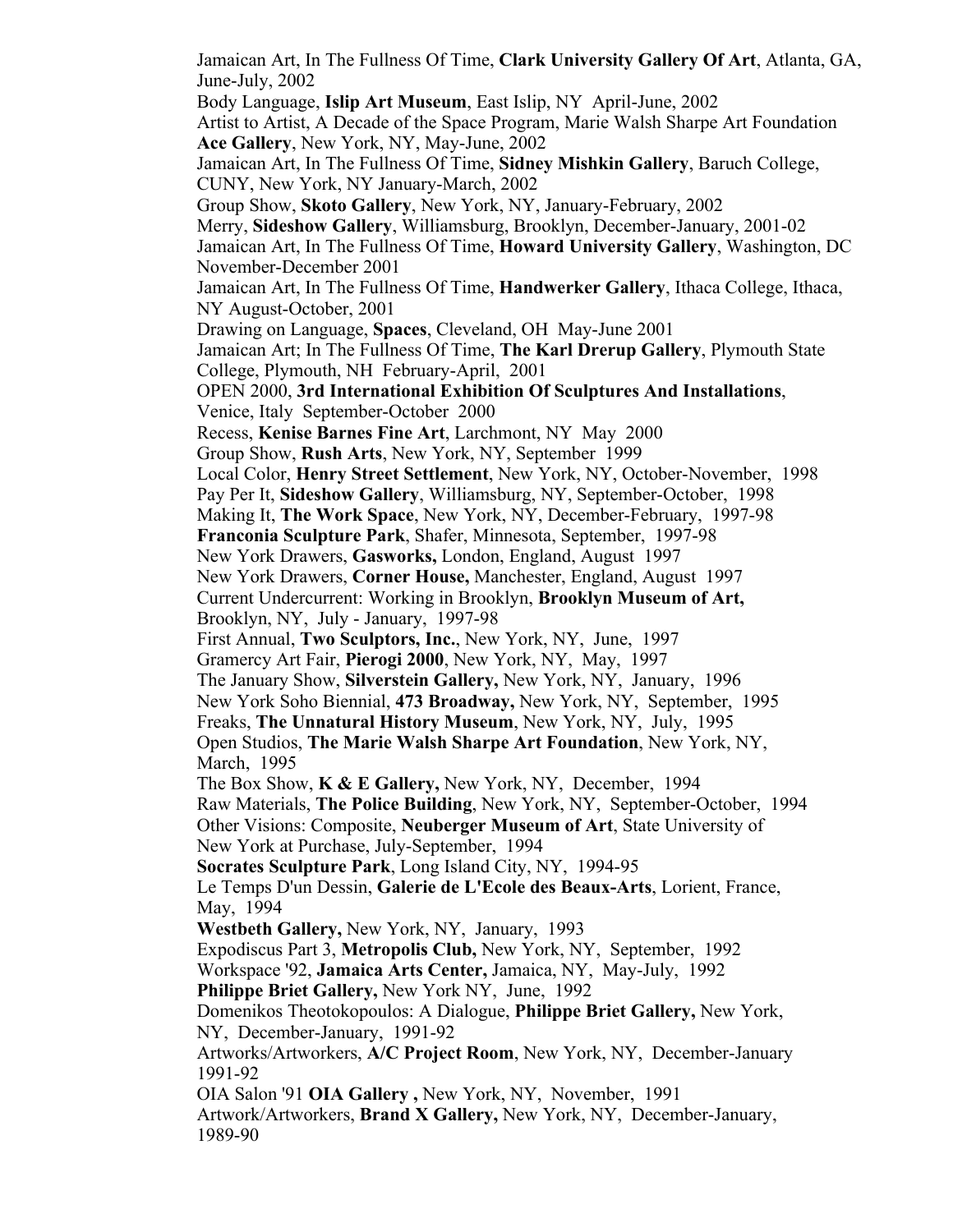Selected

Publications: Arthur Simms, Martos Gallery, New York, Zack Hatfield, Artforum, February, 2022 https://www.artforum.com/print/reviews/202202/arthur-simms-87652 Your Concise New York Art Guide For December, 2021, Hyperallergic, Cassis Packard, https://hyperallergic.com/694209/your-concise-new-york-art-guide-fordecember-2021/ Arthur Simms, And I Say, Brother Had A Very Good Day, One Halo, TheGuide.Art,Rachel Small, November, 2021, https://theguide.art/event/arthursimms-and-i-say-brother-had-a-very-good-day-one-halo-martos-gallery/ What to See in NYC Galleries Right Now, Arthur Simms, New York Times, Martha Schwendener, December 2021 Lost & Found, Artforum, Zoe Lescaze, May 2021 Lost & Found, Brooklyn Rail, Hovey Brock, April 2021 Lost & Found at Martos Gallery, ART OBSERVED, D. Creahan, March 3rd, 2021 Lost & Found, ProQuest, Saim Demircan, March 2021 A – Z of Caribbean Art, Robert and Christopher Publishers, November, 2019 "Arthur Simms: The Big Picture, One Halo, Sculptures And Drawings" The Brooklyn Rail, Hovey Brock, December/January, 2018-2019 "Citizen Simms: Unpacking Arthur Simms' Studio" http://www.romanovgrave.com/studio-visits/arthur-simms Romanov Grave, 2018 "Visual Arts Lecture Series 2017" Sarah Lawrence College, 2017 "Come Together Surviving Sandy, Year 1, SKIRA, DEDALUS FOUNDATION, 2014 "Cultural Crossroads Artists Invite Kids to Create Art From Anything" Marga Lincoln, Independent Record, April 19th, 2014 "LaGCC Celebrates Black History Month Through Art" Trisha Sakhuja, Queens Tribune, February 20, 2014 "Art, a Balm After the Storm" Roberta Smith, The New York Times, Saturday, December  $7<sup>th</sup>$ , 2013 "3X, 40" small axe, a Caribbean journal of criticism, Summer 2013 "Arthur Simms," Community College Week, April 1, 2013 "He Puts His Art Into It," Clem Richarson, New York Daily News, March 22, 2013 "LAGCC Art Professor's Work in Prestigious Exhibition," Western Queens Gazette, March 20, 2013 "Old Westbury, New York, Arthur Simms and Hyong Nam Ahn" Jonathan Goodman, Sculpture, July/August, 2012 "Contemporary Art: World Currents" Terry Smith, Prentice Hall , 2011 "Garvey or Garveyism," Transition Magazine 105 Indiana University Press, 2011

> "Toward a Philosophy of the Everyday," Susan Canning, Castle Gallery The College of New Rochelle, 2011

"Dreamcathers: Sculptures by Hyong Nam Ahn and Arthur Simms," Hyewon Yi, Amelie A. Wallace Gallery, SUNY College at Old Westbury, 2011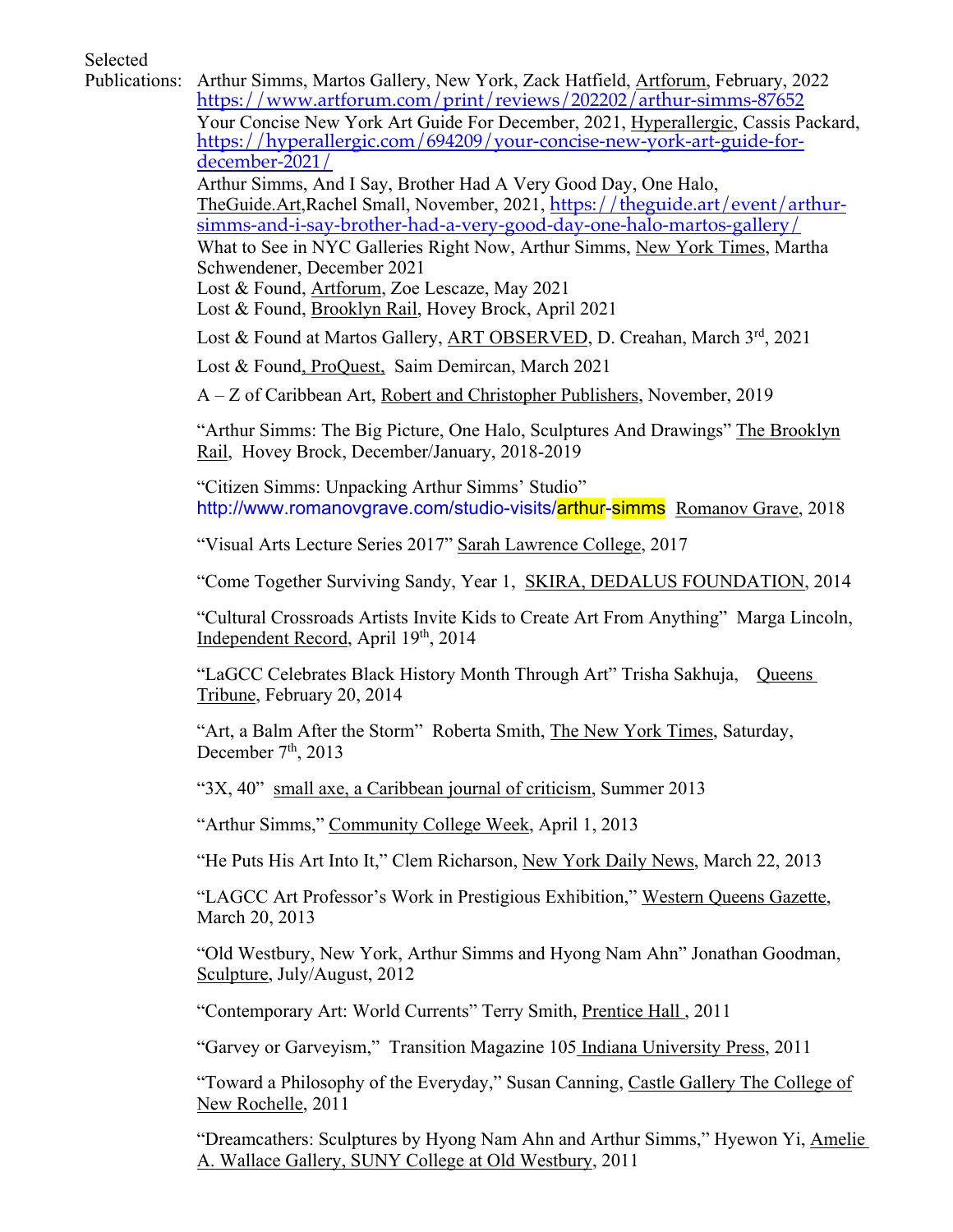"Arthur Simms, Clark Gallery," Marty Carlock, Sculpture, September 2010

"Transnational Yearnings Tourism, Migration, and the Diasporic City," Jenny Burman, Book Art - Cover, UBC Press, 2010

"Sète dévoile la création de jeunes artistes des Caraïbes**,'** Philippe Dagen, Le Monde, August 20, 2010

"New Caribbean Art Showcased During Art Basel Fair," Jennifer Kay, Associated Press, December 6, 2009

"Global Caribbean," Little Haiti Cultural Center, Miami, FL., Musée International des Arts Modestes, Sète, France, 2009

"In Conversation, Arthur Simms With Phong Bui," The Brooklyn Rail Newspaper, July-August, 2009

"The Listings", The New York Times, Friday, September 14, 2007

"Caribbean Visions of Tropical Paradise and Protest" Holland Cotter, The New York Times, August 31, 2007

"Infinite Island Contemporary Caribbean Art" Brooklyn Museum in Association With Philip Wilson Publishers, 2007

"Arthur Simms: Sculpture and Drawings" D. Dominick Lombardi, NY ARTS, July/August 2006, Vol. 11, No. 7/8

"Arthur Simms at Five Myles" Sarah Lewis, Art in America, February, 2006 "Flavor Intensive: Five Sculptors" John Goodrich, The New York Sun, October, 2005 "Arthur Simms Five Myles" Roger Kamholz, The Brooklyn Rail, July-August, 2005 "Arthur Simms Sculptures And Drawings 1989-2005" Ken Johnson, The New York Times, June 24, 2005

"Arthur Simms:Part to Whole" Robert Storr, 2005

"Images That Capture Romance of Europe", D. Dominick Lombardi, The New York Times, February 15, 2004

"Society Of Fellows News," American Academy In Rome, Fall 2003

"Fuoriluogo 8 Afritalia," Edizioni Limiti Inchiusi, 2003

"Biennale Di Arte Contemporanea Di Porto Ercole 2003," BIP-ART.NET EDIZIONI "Site and Insight: An Assemblage of Artists," Eugene Tsai, TimeOut New York, July 31- August 7, 2003

"Gathering a Flock of Quirky Grown-Ups," Ken Johnson, The New York Times, Friday, July 18, 2003

"index 2003, Fellows And Residents At THE AMERICAN ACADEMY IN ROME," CHARTA, 2003

"Italian Works-Lucy Fradkin e Arthur Simms," Sandro Giordano, Exibart, Tuesday, May 20, 2003

Africa e Mediterraneo, Cultura Societa, April, 2003

"Queens International, Arthur Simms," Safiyah Green, Queens Museum of Art, August 11- December 1, 2002

"Artist to Artist, A decade of The Space Program, The Marie Walsh Sharpe Art Foundation, 2002

"Artist to Artist, A decade of the space program," Roberta Smith, The New York Times, Friday, May 24, 2002

"Works Use the Human Body as Springboard," Helen A. Harrison, The New York Times, Sunday, May 12, 2002

"Jamaican sculptor wins Rome Prize for art," The Weekly Gleaner April 25-May 1, 2002

"In The Fullness Of Time: Jamaican Culture And The Well-Grounded Memory,"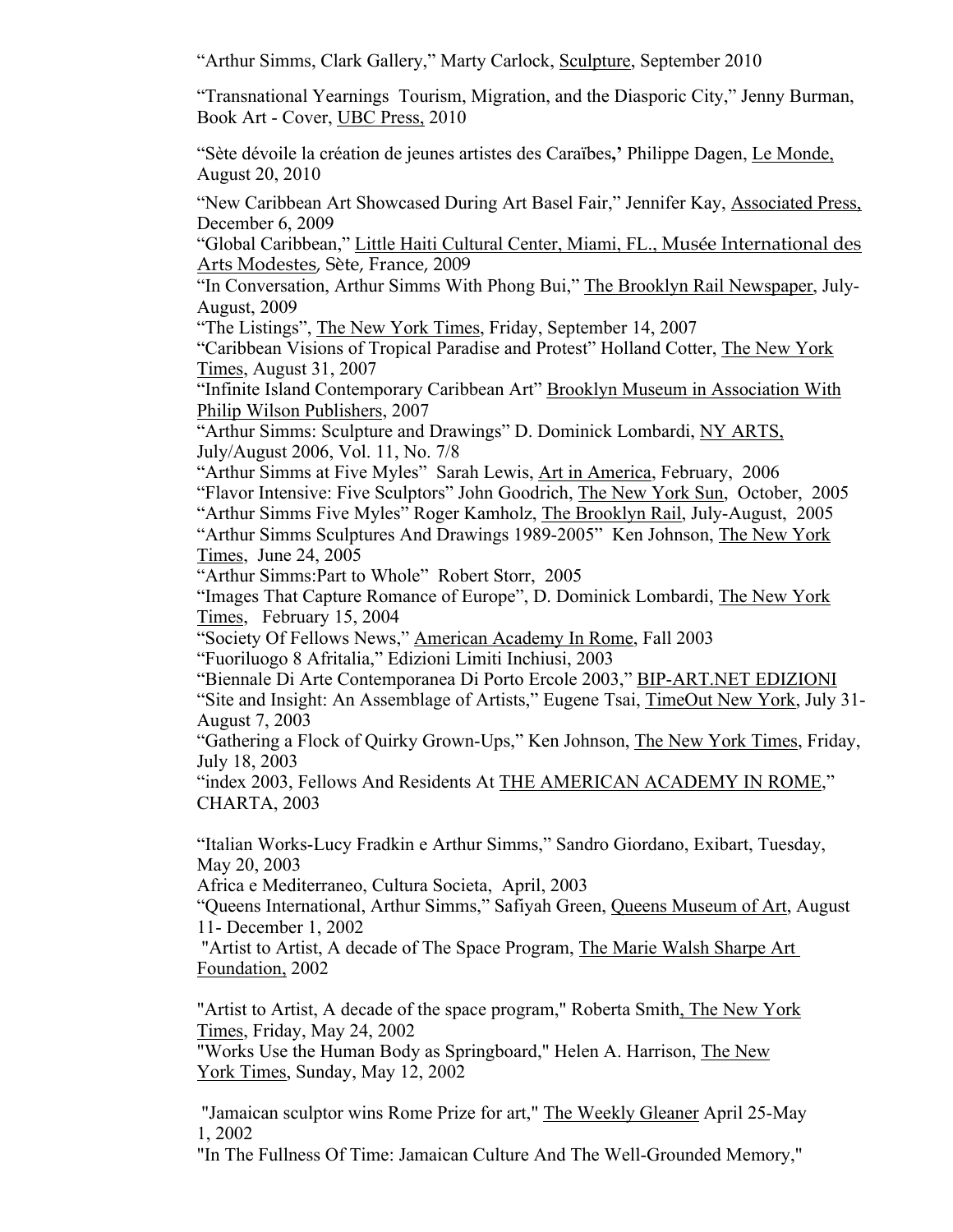| Holland Cotter, The New York Times, Friday, March 1, 2002                        |  |
|----------------------------------------------------------------------------------|--|
| "La Biennale di Venezia," 49. Esposizione Internazionale D'Arte, June-           |  |
| November, 2001                                                                   |  |
| "Jamaica In Venice," Jamaica Pavilion, June-November, 2001                       |  |
| "Drawing on Language," Spaces, May 4-June 15, 2001                               |  |
| "Venice Biennial Goes Public," Art In America, May, 2001                         |  |
| "Assemblage Exhibition Reflects Artist's Culture," Pandora's Box, February-March |  |
| 2000                                                                             |  |
| "Socrates Sculpture Park 12 June 94-30 April 95, Socrates Sculpture Park, 1995   |  |
| "Raw Materials", Organization of Independent Artists, September, 1994            |  |
| "Contemporary Visions At The Neuberger", Artsnews, Vol.5 No.7,                   |  |
| September, 1994                                                                  |  |
| "Piecing Together A Multicultural Heritage", The New York Times, Sunday,         |  |
| August 7, 1994                                                                   |  |
| "Other Visions: Composite", Neuberger Museum of Art, July, 1994                  |  |
| "Making It", Review, February 1, 1998                                            |  |
|                                                                                  |  |

## Selected

Media: *The Brooklyn Rail's* New Social Environment Series, Arthur Simms and Phong Bui in conversation on Simms' exhibition *And I Say, Brother Had A Very Good Day, Monday,*  December 20<sup>th</sup>, 2021, https://www.youtube.com/watch?v=DdhqH97kEBs Interview, Public Access TV, Skowhegan, ME, August, 2010 "In the Morning," Live Radio Interview, WLIU, Southampton, NY, July 21, 2009 "American Academy in Rome 2002-2003" (Video) Dantia McDonald, 2004 Video: "Jun Sakamoto Meets NY Artists," Saga TV, November, 1996 Video: "Assemblage" Breglia & Boysson, The Neuberger Museum of Art, 1994

## Professional

Experience: Professor of Arts, Arts Program Director, Humanities Department, **CUNY**, **LaGuardia Community College**, Long Island City, NY, 2007-Present **MacDowell** Board of Directors, 2016 – present **Skowhegan** Board of Governors, 2018 - present Remote Workshop Instructor, Lecture **Anderson Ranch**, January 2021 Visiting Artist, Lecture **Anderson Ranch**, Aspen, CO, July, 2018 Visiting Artist, Lecture, **Sarah Lawrence College**, Bronxville, NY, April 4th 2017 Workshop Instructor, Lecture **Anderson Ranch**, Aspen, CO, July, 2014 Visiting Artist, **Holter Museum**, Helena Montana, April 11th – April 25th, 2014 Visiting Artist, **Yale University**, New Haven CT, October, 2011 Workshop Instructor, Lecture **Anderson Ranch**, Aspen, CO, July, 2011 Resident Faculty, **Skowhegan School of Painting and Sculpture**, Skowhegan, Maine, Summer, 2010 Juror, Individual Artist Fellowship Grant, **Maine Arts Commission**, Skowhegan, Maine, August, 2010 Lecture, **Skowhegan School of Painting and Sculpture**, June 23, 2010 Guest Lecturer, **East End Arts Council**, Riverhead, NY, July, 2009 Panel Discussion, "Through our eyes, Wuppertal/New York, **Bonnie J. Sacerdote Lecture Hall**, **Metropolitan Museum of Art**, February, 2008 Adjunct Professor of Art, **Brooklyn College**, **CUNY**, Brooklyn, NY, 2001- 2007 Instructor, **Bard High School Early College**, New York, NY, 2006-07 Adjunct Professor of Art, **The Cooper Union School of Art**, New York, NY, 2004 - 2006